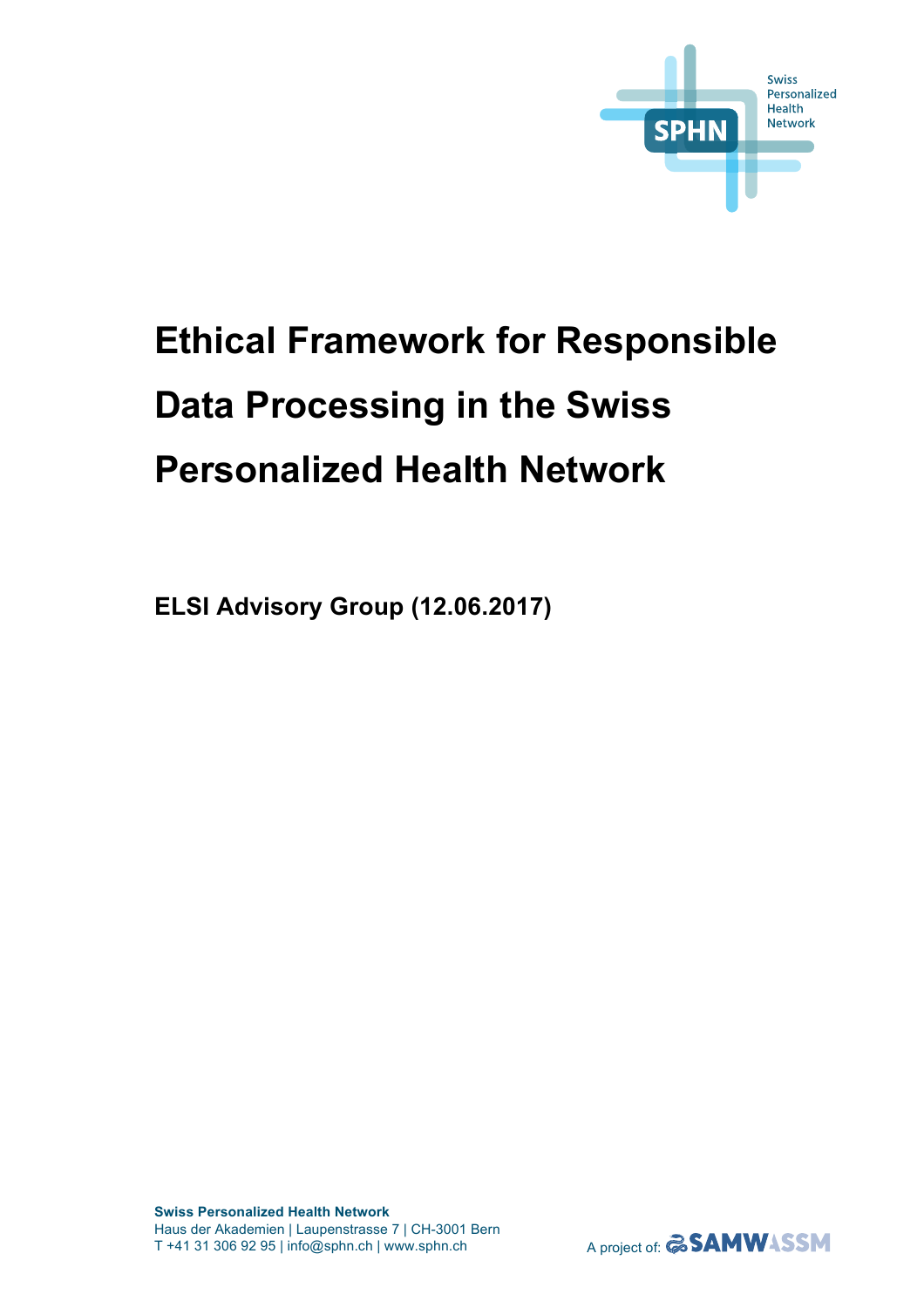# I. Scope and purpose

The Ethical Legal and Social Implications advisory group (ELSIag) of the SPHN was mandated to produce ethical guidance in relation to personal data processing within the SPHN, with particular emphasis on guidance for data sharing. To this aim, the ELSIag has produced an ethical framework (henceforth, the Framework) for the responsible processing of personal data in the SPHN (henceforth, the Network). The methodology that led to this Framework is described in a separate document. The Framework provides ethical guidance to the partners of the Network as to the collection, storage, analysis and sharing of personal data for research purposes. It is based on a systematic analysis of international guidelines in this area, which provide comprehensive coverage of additional issues, but it is focussed on the specific needs of the SPHN in its early phase of development. Compliance with national laws and with this framework are requirements for participation in the SPHN funding schemes and activities.

The purpose of the Framework is to ensure that the scientific activities in relation to personal data that are conducted in the context of the SPHN meet adequate standards of ethical sustainability, promote the rights, interests and well-being of research participants, ensure the efficient production of valuable scientific knowledge, and generate public trust around the activities of the Network.

The Framework refers to all data types that can be usefully employed in the context of health research. This includes data that were not originally collected for research purposes (such as clinical data), as well as data that are not conventionally associated with the practice of medical research (such as geolocalization data, social media content, data from commercial portable sensors and the like).

The Framework is built on four general principles: respect for persons, privacy, data fairness and accountability. Each principle is followed by a set of specific guidelines intended to assist SPHN partners to abide by the principles.

In addition, this document contains definitions of the most relevant terms employed in the Framework and a checklist that corresponds to the guidelines.

#### **Disclaimer:**

- The ELSIag and SPHN are not responsible for oversight and compliance with this framework.
- This document will be periodically reviewed and will be amended in consultation with other governing bodies of the SPHN. It will also be supplemented with additional policies according to the needs of the SPHN network.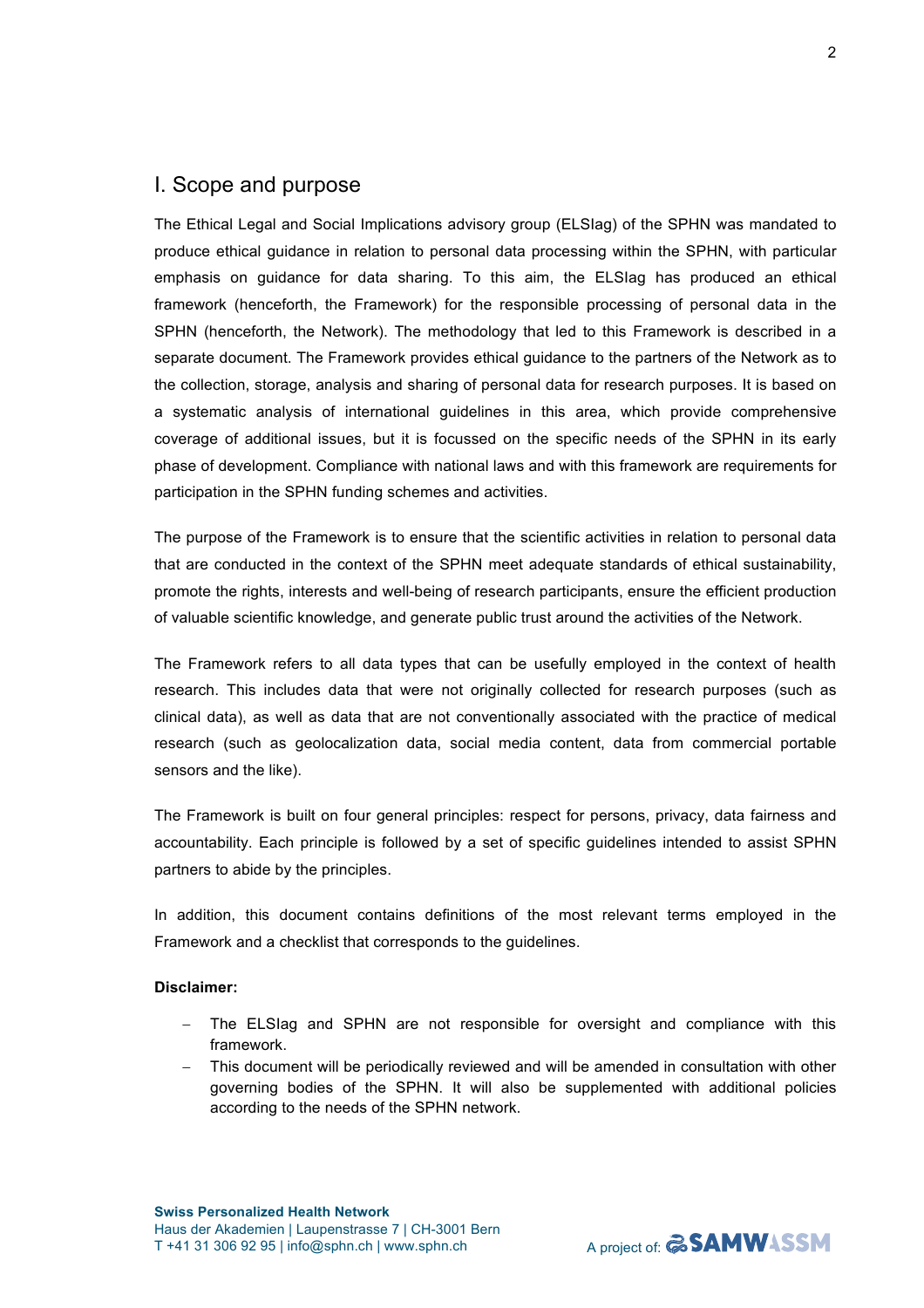# II. Definitions

**Further research use** = all research uses beyond the scope of initial collection (e.g. data collected in the context of one research project and still usable for other studies unrelated to the original one; clinical data initially collected for diagnostic purposes).

**Participating institution** = institutions that are active in SPHN but do not necessarily receive funding (i.e. private entities or foreign research groups).

**Research participants** = individuals who contribute data to SPHN research, including, both individuals currently or previously enrolled in a research study and patients whose data are used in a SPHN-related study; and more generally the natural and legal persons whose data are being processed.

**Personal data** = all information relating to an identified or identifiable person.

**Secondary findings** = all medically-relevant information that can be derived from data analyses beyond the initial scope of collection.

**Encoded** = data linked to a specific person via a code.

**Anonymized data** = data that cannot possibly be linked back to an identifiable individual without disproportionate effort.

**General consent** = informed consent of a research participant to unspecified further research uses of her personal data. It is synonymous to *broad consent*.

**Data processing** = any operation with personal data, irrespective of the means and the procedure employed, and in particular the collection, storage, use, sharing, revision, disclosure, archiving or destruction of data.

**Informational self-determination** = the right to control one's own personal information, i.e. the right to determine which information will be disclosed when, to whom and for what purpose.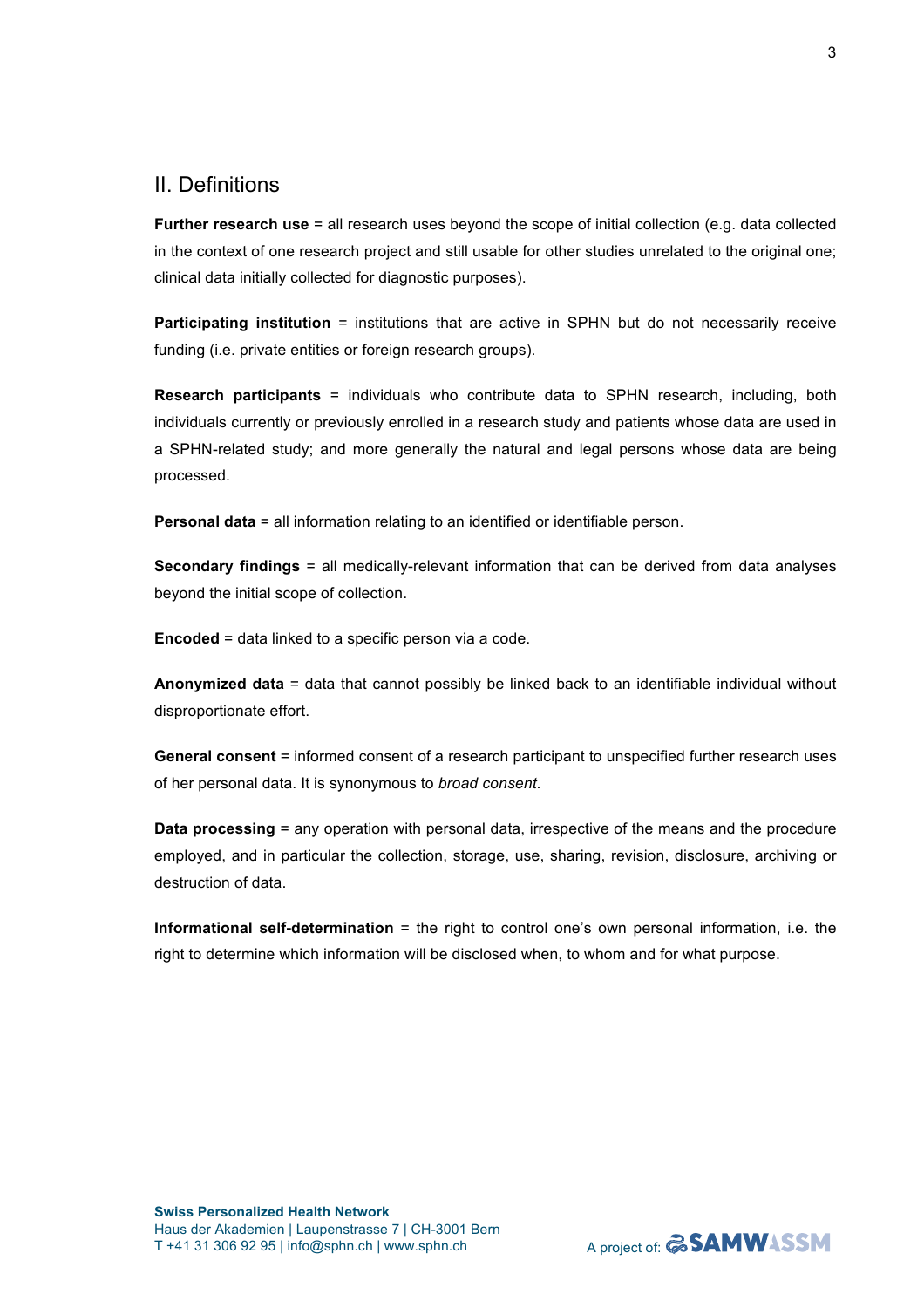# III. Ethical principles and guidelines for responsible data processing in the Swiss Personalized Health Network (SPHN)

We have identified four ethical principles that should guide the conduct of researchers and the activities of institutions that participate in the SPHN when processing health related personal data. In particular, this documents aims to guide the sharing of such data within the SPHN.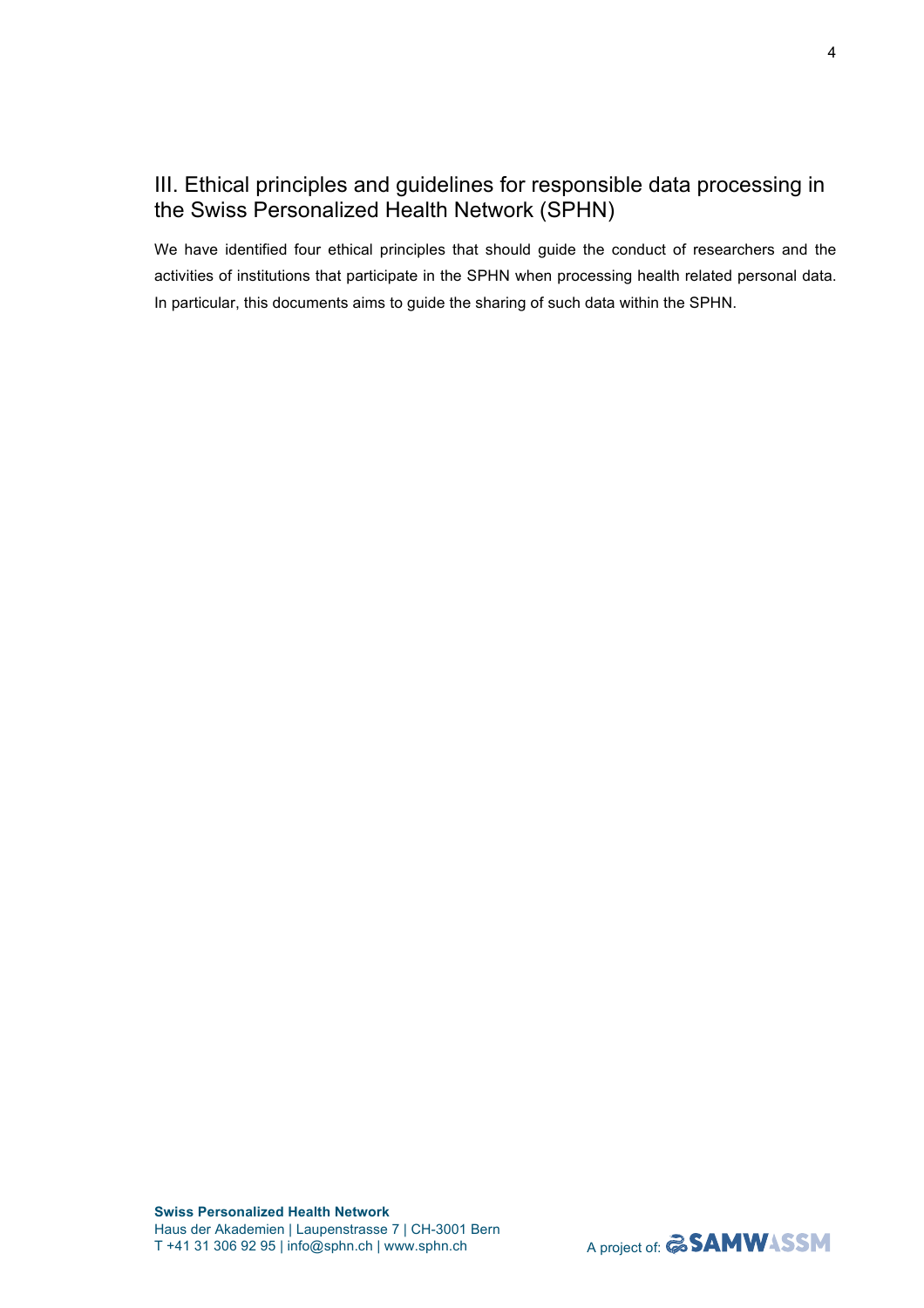## 1. Respect for persons

**The rights and dignity of individuals, families and communities contributing health data in the context of research and clinical care, as well as other types of data that can be useful for biomedical research must be respected, protected and promoted.**

Individuals have universal human rights, enjoy intrinsic moral worth and have a fundamental entitlement to act as autonomous persons. This includes a right to informational self-determination, that is, the right to control the terms under which personal data are processed. These fundamental rights shall always take precedence over the interests of scientific knowledge and shall be respected and protected by anyone who processes personal data for any purpose and at any time.

Enrollment in a research study and collection and use of personal data shall always be informed and fully voluntary acts. Withdrawal from a research study and, unless technically impossible, removal of personal data from a research database shall never lead to negative consequences for research participants.

Individuals, families, and communities who agree to participate in a scientific study and provide personal data for research purposes, do so without an expectation of direct benefit and mostly out of altruistic motivations or inspired by moral ideals of solidarity. Nevertheless, they have the right to receive at least clinically actionable information that may result from the analysis of their data.

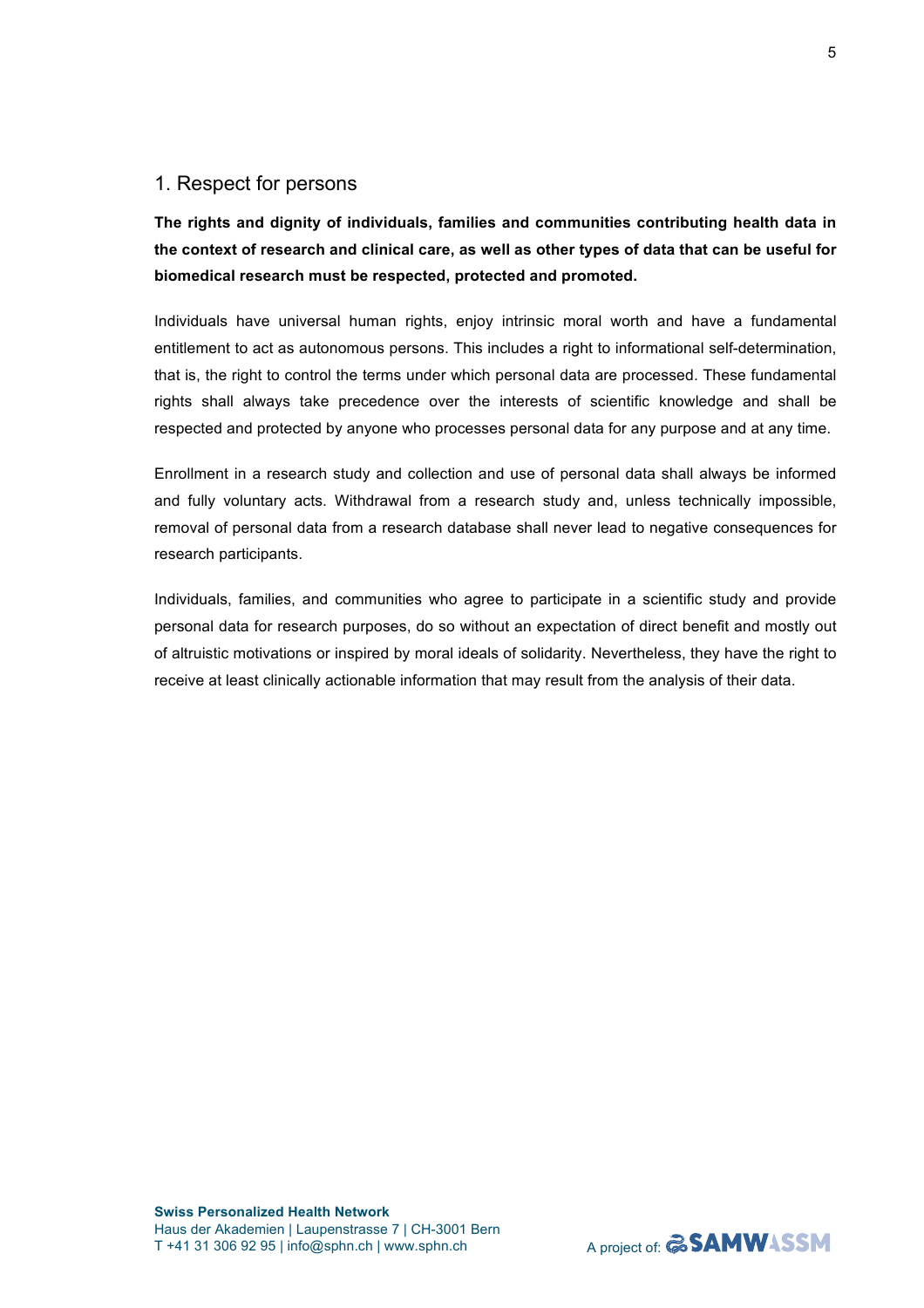#### **Swiss Personalized Health Network**  Haus der Akademien | Laupenstrasse 7 | CH-3001 Bern T +41 31 306 92 95 | info@sphn.ch | www.sphn.ch

6

# **Guidelines**

a) Non-genetic health-related data, whether they are encoded or not, shall be made available for further research use by participating institutions, provided at least general consent has been obtained.

b) All anonymized genetic data shall be made available for further research use by participating institutions provided research participants have agreed to anonymization, have been informed about the intention to use such anonymized data for research and have not dissented to it.

c) All encoded genetic data shall be made available for further research use by participating institutions, provided at least general consent has been obtained.

> i. A general consent template is available in Annex 1 and is recommended for use.

d) All personally identifying genetic data shall be made available for further research use by participating institutions if individuals have provided prior informed consent for the specific use in question.

e) Health related personal data for which informed consent is not available, nor possible to obtain can be made available for further research use by participating institutions provided an authorization is obtained by the competent cantonal ethics committee – following the conditions set forth by the law (HRA art. 34).

f) Participating institutions should have mechanisms in place that ensure revocation of consent is swiftly acted upon across the network of data users.

g) Clinically actionable findings should be communicated to research participants through caregivers, unless participants have objected to being recontacted during informed consent procedures.

h) Criteria for determining clinically actionable findings will be elaborated by the ELSIag at a later stage and shall guide decisions about recontacting research participants.

i) Participating institutions should have standardized procedures regarding the communication of clinically actionable findings and of clinically relevant results in case research participants request disclosure of such results.

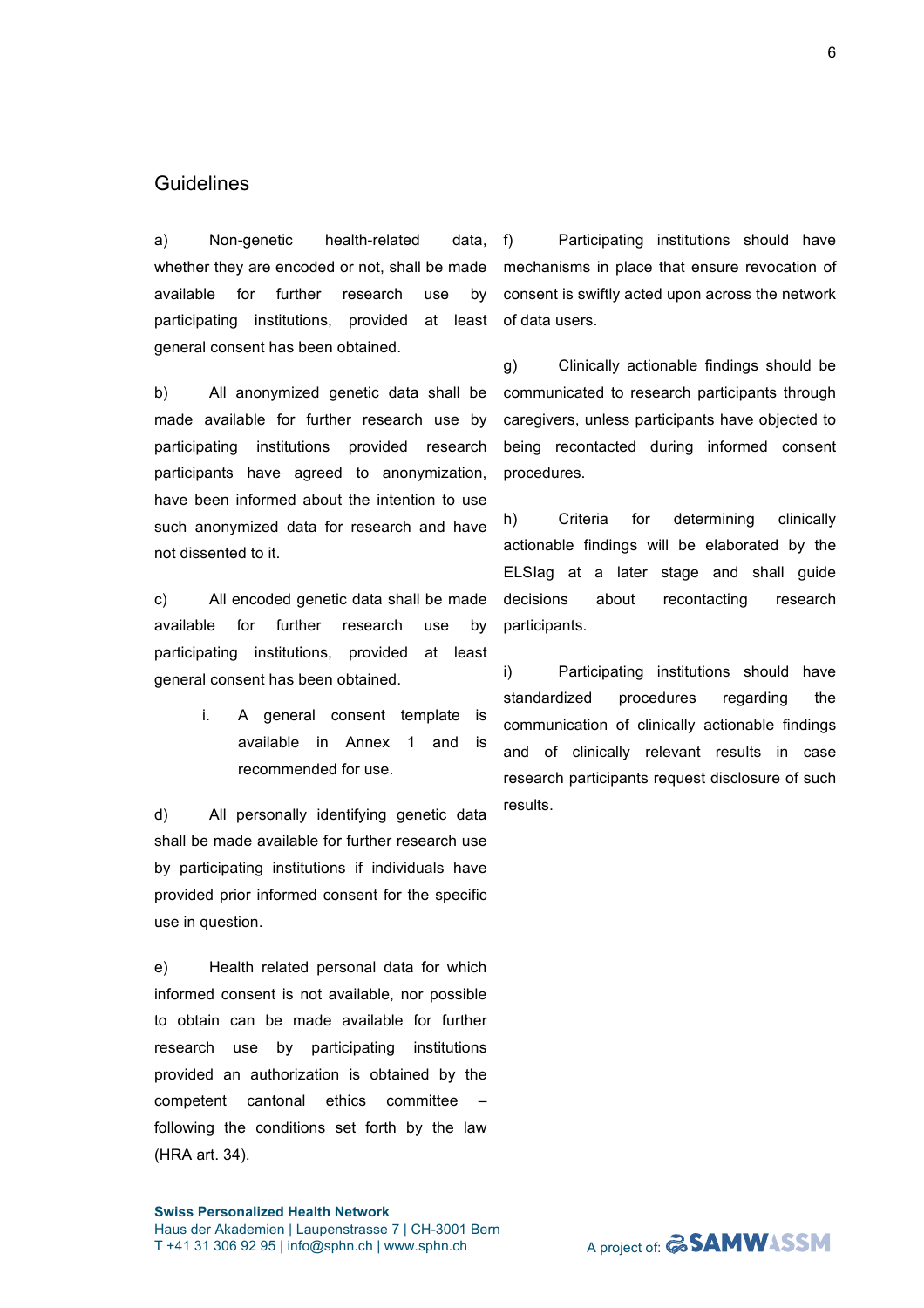## 2. Privacy

#### **Privacy and confidentiality must be safeguarded.**

All persons possess a fundamental interest in not having personal information accessed or distributed without their authorization, or used in inappropriate illicit, or harmful ways. For this reason, the collection, use and sharing of personal data for research purposes shall only take place under the condition that individuals' right to privacy is respected.

Appropriate measures for the protection of privacy and against the risk of privacy breaches must be taken, for instance, by implementing security controls such as techniques of data de-identification, advanced data anonymization and cryptography, and by preventing access to personal data beyond the specific research needs. In the context of scientific research, confidentiality fosters trust in the activity of researchers and institutions that collect, store, use, distribute or access personal data, both patients' data as well as data of healthy individuals.

All necessary data security measures should be adopted to protect personal data form unauthorized access, intentional or unintentional alteration, damage, loss and misuse.

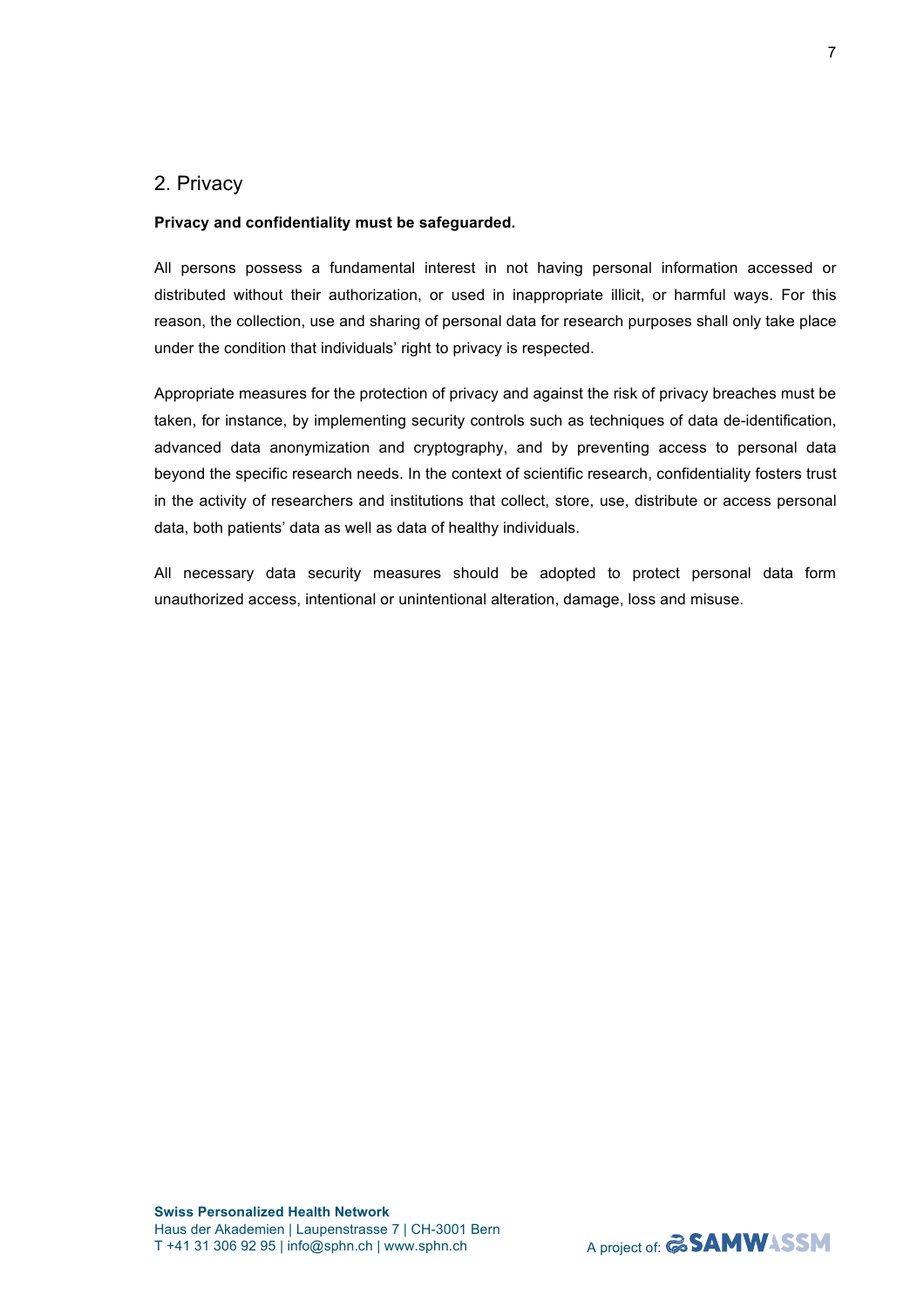# **Guidelines**

a) The institutions participating in the SPHN shall abide by data security measures as prescribed by the Data Coordination Center.

b) Participating institutions should abide by professional standards of confidentiality with respect to personal data as stated in relevant professional codes of conduct.

c) Participating institutions are responsible for encoding and anonymization of personal data, as well as for reidentification procedures (e.g. in case of return of clinically actionable findings). Relevant mechanisms will be articulated by the Data Coordination Center.

d) The personnel employed in data-related activities shall be appropriately trained on the technical, legal and ethical requirements with regard to data protection and the management of personal data.

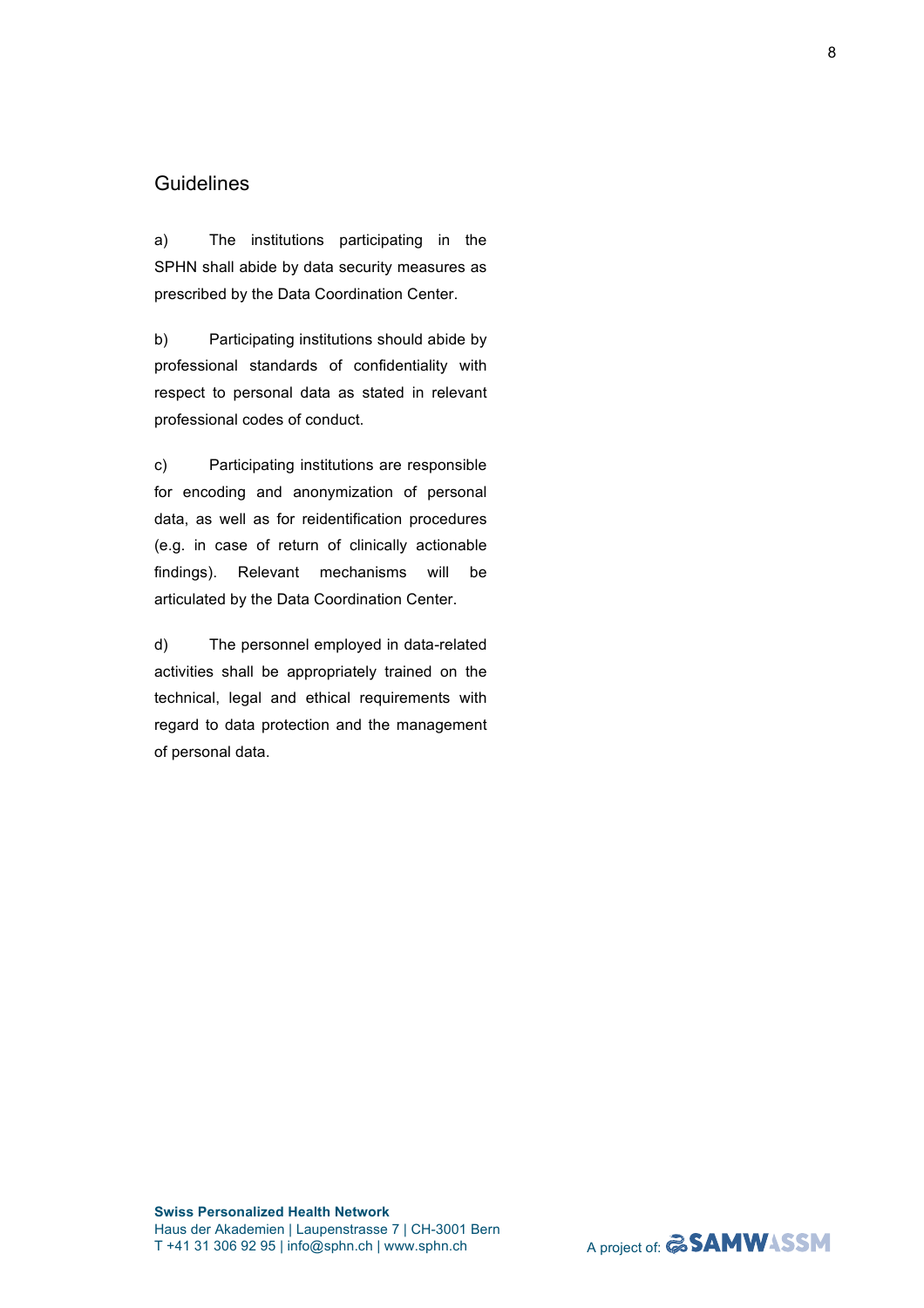# 3. Data Fairness

# **Data that can be used for research purposes and research results should be made available for further research use to advance the common good of scientific knowledge.**

The availability of data is a major determinant of scientific progress. Data can greatly contribute to the advancement of biomedicine and to the improvement of healthcare. The possibility of using data collected and generated in the context of both research and clinical care, as well as other types of data that can be useful for biomedical research is in the interest of the scientific community, individuals and society. These data often have value well beyond their primary purpose of collection and use, provided other researchers are able to access them for further analysis. Data and results should thus be shared among researchers or anyway be made available for further research or clinical use.

Moreover, certain types of data  $-$  like reference genetic sequences, for example  $-$  are indispensable assets for progress in specific scientific domains and should thus be considered as community resources and should be made available as soon as possible.

The researchers and institutions originally involved in the creation of a given dataset shall be given full recognition for their work. Researchers and institutions that generated data though public funding shall not have exclusive access rights to these data sources.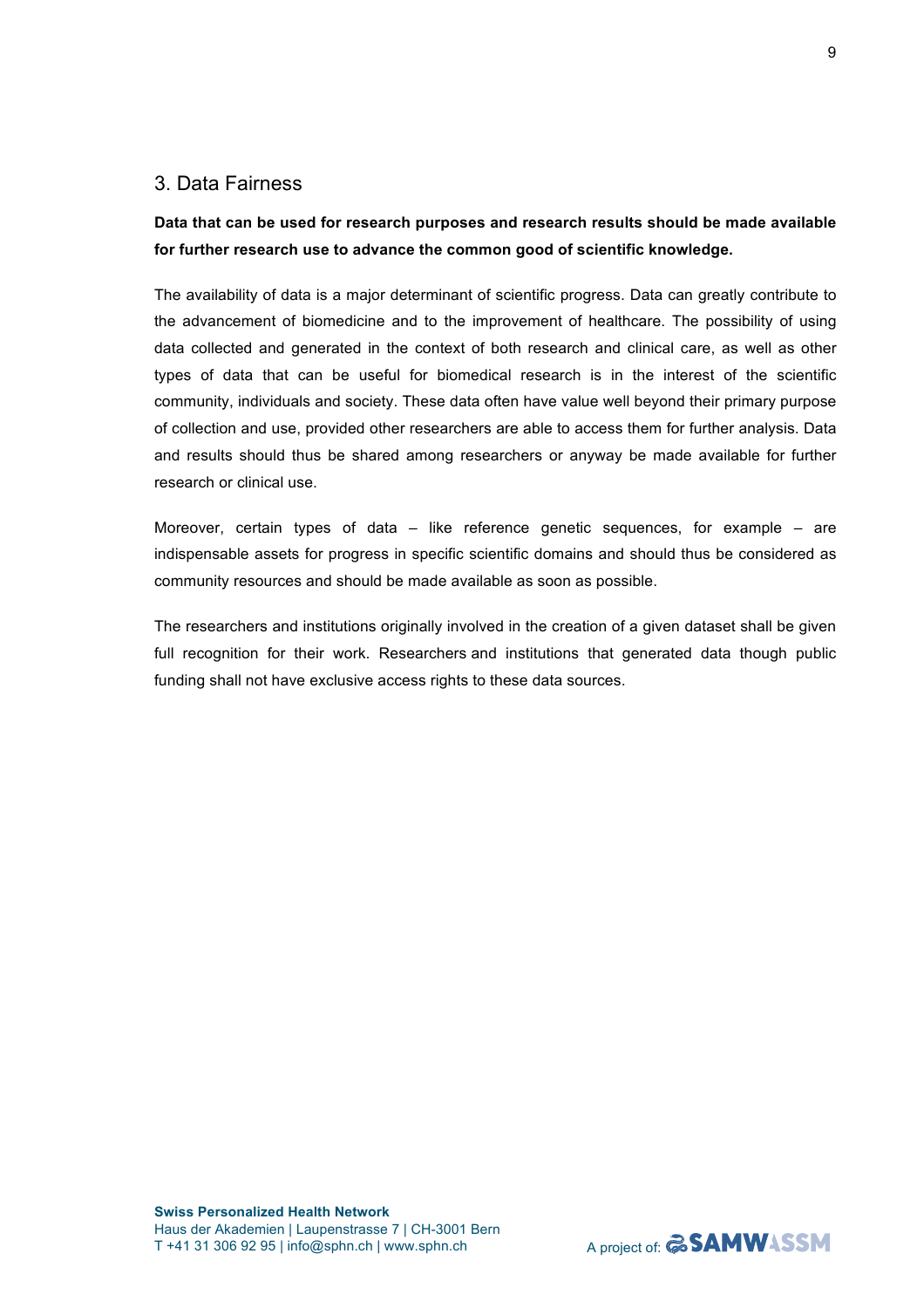#### **Swiss Personalized Health Network**  Haus der Akademien | Laupenstrasse 7 | CH-3001 Bern T +41 31 306 92 95 | info@sphn.ch | www.sphn.ch

*Weekly* 145: w14108. doi: 10.4414/smw.2015.14108.

 1 Scientific Integrity Committee of the Swiss Academies of Arts and Sciences, Christian W. Hess, Christian Brückner, Tony Kaiser, Alex Mauron, Walter Wahli, Uwe Justus Wenzel, Michelle Salathé, *Swiss Medical* 

# **Guidelines**

a) The SPHN is committed to maximizing data availability for research use. Therefore, it requires participating institutions to make their relevant data accessible to the network partners for further research use.

b) Access to data should be made possible in a timely manner. In case of delayed data releases, a justification should be provided to the SPHN Management Office.

c) Within SPHN, partners should make data accessible without financial profit, and cannot grant exclusive data access rights to any other party.

d) Costs associated with making data accessible can give rise to compensation either in kind or through an appropriate data access fee. Such costs should be included in the requested funding.

e) Data users should give proper recognition and credit to those who provided the data.

> i. Norms for authorship attribution are specified in the Swiss Academies of Arts and Sciences' recommendations for authorship in scientific publications<sup>1</sup>, and should be followed.

ii. Issues of intellectual property attribution will be dealt with at the institutional level by each SPHN partner.

f) Data shared within the SPHN infrastructure shall be accompanied by a description of the procedures used to generate them, as well as adequate metadata. Moreover, shared data should adhere to formats and standards defined by the interoperability working group led by the Data Coordination Center to ensure optimal interoperability.

g) SPHN partners should plan in advance how to disseminate research results to the wider public.

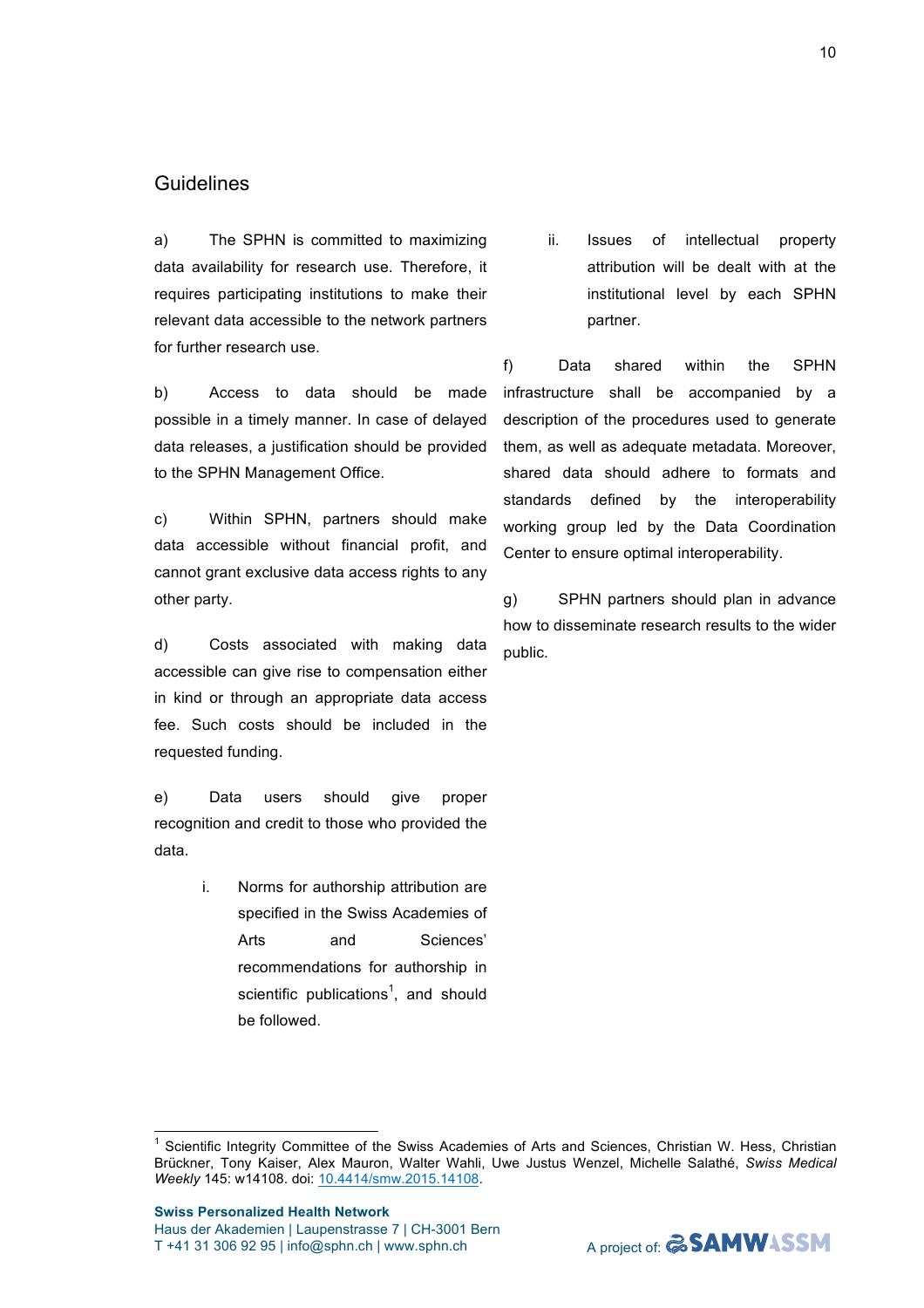# 4. Accountability

### **Accountability mechanism should ensure fair, lawful and transparent data processing.**

The existence of adequate governance structures is a prerequisite for the use of personal data in the context of scientific research.

Accountability requires that organizations processing personal data for research purposes can be held responsible for the consequences their activities may have on both research participants and society as a whole. This requirement fulfils basic duties of fairness.

Compliance with existing legal norms and regulations regarding the use of personal data for research purposes is the baseline of accountability. However, whenever appropriate, additional measures should be adopted in order to provide better protection to the legitimate interests of research participants.

Procedures and mechanisms adopted by research organizations to govern their data processing activities should be open to scrutiny. In particular, research participants have a right to access information regarding how an organization processes their data including the conditions under which it grants access to other data users. These basic principles of transparency are constitutive elements of accountability.

Robust accountability mechanisms promote public trust and foster a climate of mutual respect and reciprocity between research institutions, research participants and the general public.